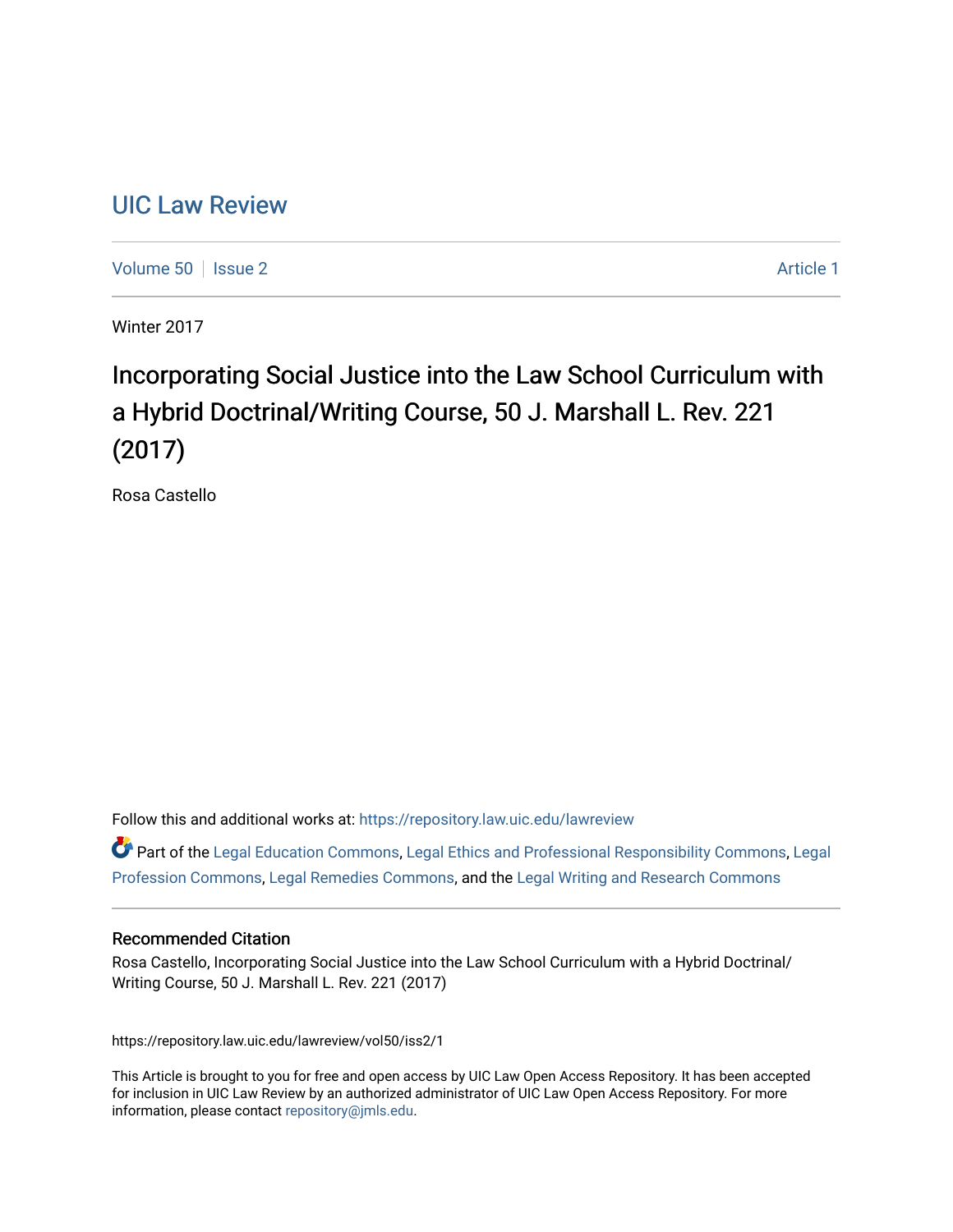## INCORPORATING SOCIAL JUSTICE INTO THE LAW SCHOOL CURRICULUM WITH A HYBRID DOCTRINAL/WRITING COURSE

#### ROSA CASTELLO\*

|  | A. The Importance of Teaching Social Justice to Law |  |
|--|-----------------------------------------------------|--|
|  |                                                     |  |
|  | B. Using Narrative to Teach Social Justice224       |  |
|  |                                                     |  |

#### I. INTRODUCTION

<span id="page-1-0"></span>Educating future lawyers is about more than just teaching them substantive law. We are preparing professionals who will go out into our world and shape and affect it in deep and impacting ways. They will make law, enforce law, determine policy, defend people, advocate, and influence lives and businesses. Therefore, any thorough law school education should teach social justice and encourage students to become more engaged in activism.

One way to incorporate social justice into the law school curriculum is to offer specific courses focused on social justice. However, administrators may be concerned about demand for such classes or ability to fit them into tight schedules that already are packed with required courses. They may also be concerned that this type of course would not fulfill the objectives of teaching "best practices," which include providing more skills courses to make students "practice ready." We have addressed these concerns and been able to offer such a course. The course is required for those students accepted to the journal we supervise, the *Journal of Civil Rights and Economic Development*. The course gets a set number of students each year, and we use the course for students to fulfill a scholarly writing requirement.

The course, *Perspectives on Justice*, is a hybrid doctrinal and writing course. Through the power of narrative and scholarly writing, we teach students about various social justice issues, such as race, gender, sexual orientation and identity, poverty, immigration, voting, and more. We explore historical injustices and the way they were addressed through law, policy, and social movement. We tie this history into current issues to carry forward those movements and help students realize that injustices are not a "thing of the past" already addressed by the Civil Rights Movement and resulting laws. We explore historical injustices and current ones, and we ask students to explore any injustices they may have

<sup>\*</sup> St. John's University School of Law; Associate Professor Legal Writing; Assistant Director, The Ron Brown Center for Civil Rights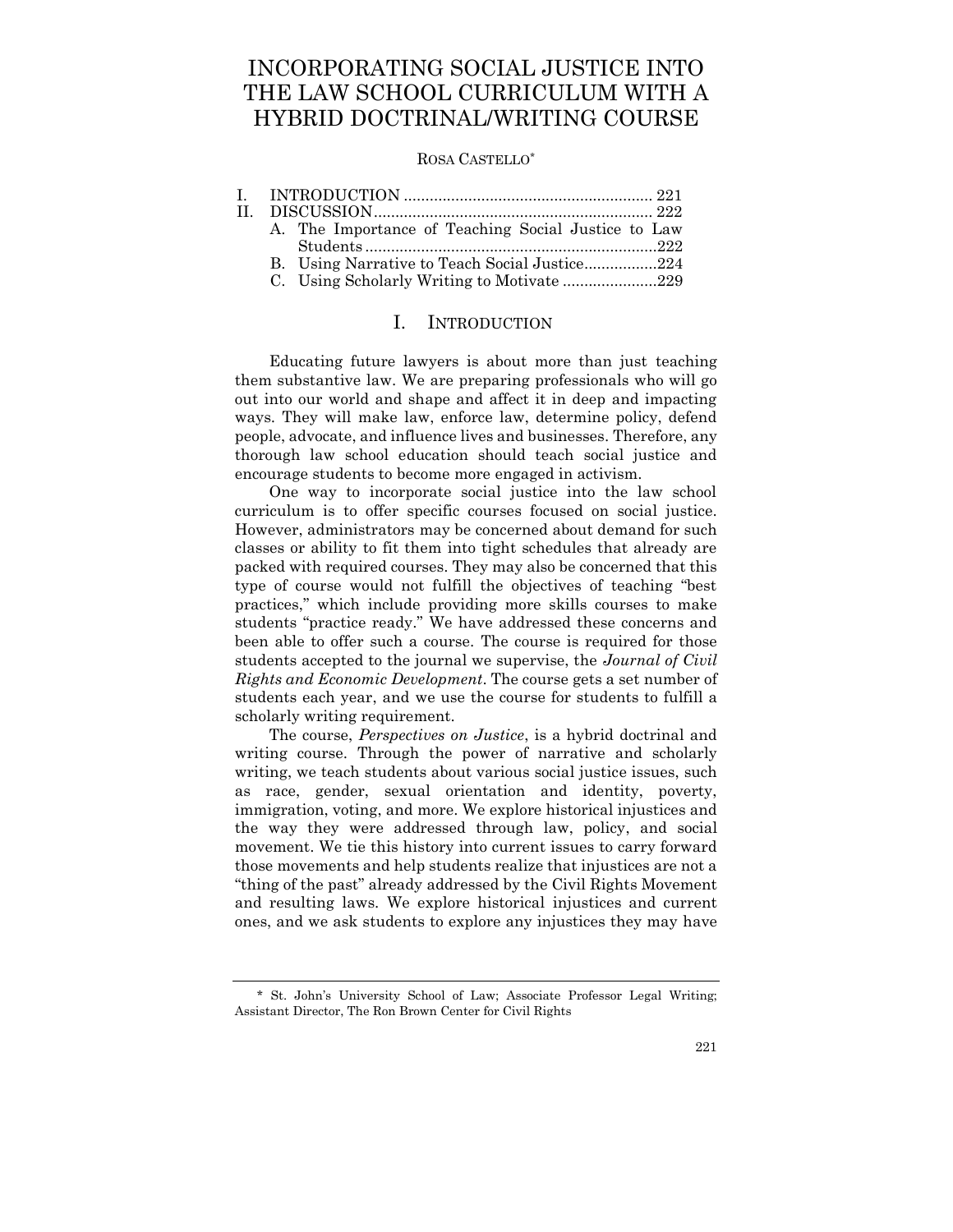faced in their own lives. We challenge the notion that the law is "neutral" as written and applied.

We then have the students pick a social justice topic of their own interest and write a scholarly note on it, a blog or op-ed, and a reflection piece on another scholarly social justice piece they have read. Scholarship on social justice is essential to activism because it brings deeper knowledge and understanding to the issues. Through the use of narrative and scholarship, the students are affected by the social injustices we discuss and empathize with those impacted and are motivated to effectuate change in their communities. Narrative is a powerful way to impact people; it can change attitudes, plant seeds, and spur behaviors that will address these justice issues. This paper briefly discusses the importance of teaching social justice to law students and then explores more the ways to teach it, particularly the use of narrative and writing. It draws upon the ideas and scholarship of others to support our use of narrative and writing as a tool to educate and motivate and discusses some examples of how we use these techniques in our course.

#### II. DISCUSSION

## <span id="page-2-1"></span><span id="page-2-0"></span>*A. The Importance of Teaching Social Justice to Law Students*

Given the current social and political climate in this country, it is imperative we teach law students social justice and motivate them to be activists. Attorneys play a unique and vital role in the democratic citizenship<sup>1</sup> of this country. That citizenship is diverse in many ways and to play an effective role, attorneys must understand diversity to relate empathetically to those they serve. Teaching social justice is a way to increase opportunities for conceptual thinking, which teaches and hones the non-analytical skills necessary to be a lawyer, like empathy.<sup>2</sup> Additionally, Best Practices recommends that we as legal educators teach not only substantive law but skills that would allow students to relate to clients and advocate for them effectively given each situation. <sup>3</sup> Best Practices also recommends that we increase the diversity of the

<sup>1.</sup> *See* Kathy Hytten, *Philosophy and the Art of Teaching for Social Justice*, PHILOSOPHY OF EDUC. 441 (2006) (arguing that one of the most important roles for education is attitudes and behaviors necessary for democratic citizenship, including tolerance, respect, and concern for the common good and the dignity and rights of minorities).

<sup>2.</sup> Paula A. Franzese, *Law Teaching for the Conceptual Age*, 44 SETON HALL L. REV. 967, 973–74 (2014).

<sup>3.</sup> *See* Antoinette Sedillo Lopez, *Leading Change in Legal Education—Educating Lawyers and Best Practices: Good News for Diversity*, 31 SEATTLE U. L. REV. 775, 779–80 (2008) (discussing the implications of Best Practices for students of color).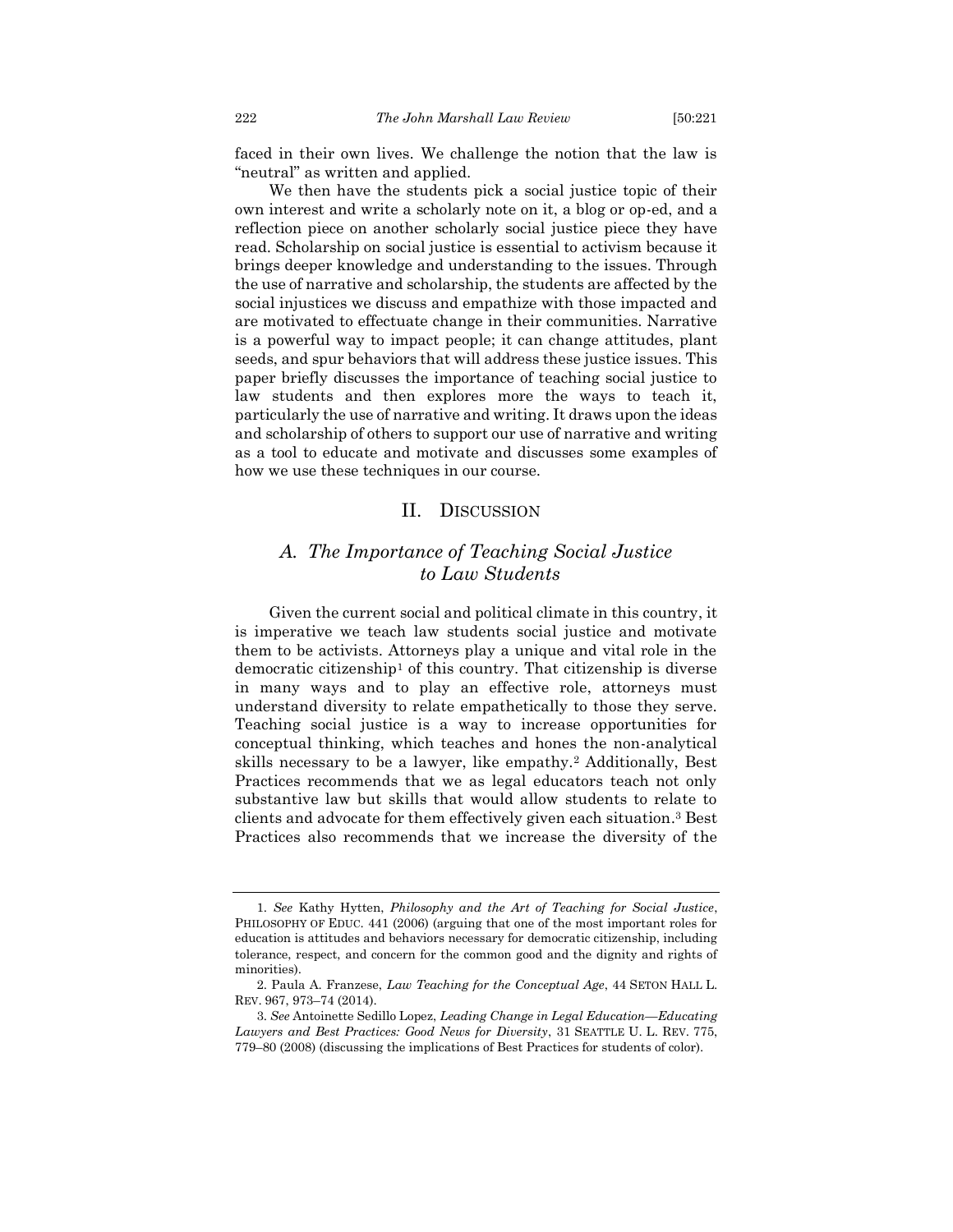legal profession.<sup>4</sup> Finally, "teaching about social justice is a way to connect the academic discussion of the law school classroom with some of the actual problems confronting society."<sup>5</sup>

The course we teach, *Perspectives on Justice*, aims to achieve these goals.<sup>6</sup> The course is a requirement for those students who are staff members of the *Journal of Civil Rights and Economic Development* (JCRED). Students who apply to be on the Journal and are chosen must take this course in their second year of law school. We begin the course with an intensive one-week schedule where we introduce students to concepts like critical race theory and discuss selected social justice topics based on current events and issues. For example, there is typically a unit on race and incarceration, poverty and employment, gender and sex, and others we add based on events that have happened in the months prior to the class. We meet every day for several hours a day to introduce students to these issues and concepts and we ask them to critically think about them. Students then choose a topic and write a scholarly note explaining their social justice issue, critically analyzing it, and proposing a solution to the issue. The remainder of the course is spent teaching them about scholarly writing and research and working with them to reach a final product.

A course of this nature has several benefits. First, it qualifies as a scholarly writing course and satisfies a requirement students need to graduate. In that regard, it is easy to add the course to the curriculum as a skills course with a civil rights angle and avoid some of the concern of limited resources and over-packed schedules. Second, though the course is mandatory, students are not forced to accept any particular social justice views or the importance of social justice because the students choose to be on JCRED, a journal geared toward civil rights.<sup>7</sup> Finally, students get tremendous value from the design of the course because students are introduced to important social justice concepts and issues; students learn valuable skills like advanced research, scholarly writing, and oral presentation; and students meet and interact with attorneys who

<sup>4.</sup> *Id.*

<sup>5.</sup> Dwight Aarons, *A Nuts and Bolts Approach to Teaching for Social Change: A Blueprint and a Plan of Action*, 76 TENN. L. REV. 405, 406 (2009).

<sup>6.</sup> This paper does not address the extracurricular programming, volunteer programs, and clinical experiences that are also essential to motivating and educating students in social justice and activism. *See generally* Stephanie M. Wildman & Deborah Moss-West, *A Social Justice Lens Turned on Legal Education: Next Steps in Representing the Vulnerable and Inspiring Law Students*, 37 J. LEGAL PROF. 179 (2013) (discussing the approach at Santa Clara Law for training law students who are committed to serving others and closing the "justice gap").

<sup>7.</sup> *See* Julie D. Lawton, *The Imposition of Social Justice Morality in Legal Education*, 4 IND. J. L. & SOC. EQUALITY 57, 58 (2016) (arguing that legal education should expose students to competing ideas without requiring students to adhere to the social justice morality of faculty).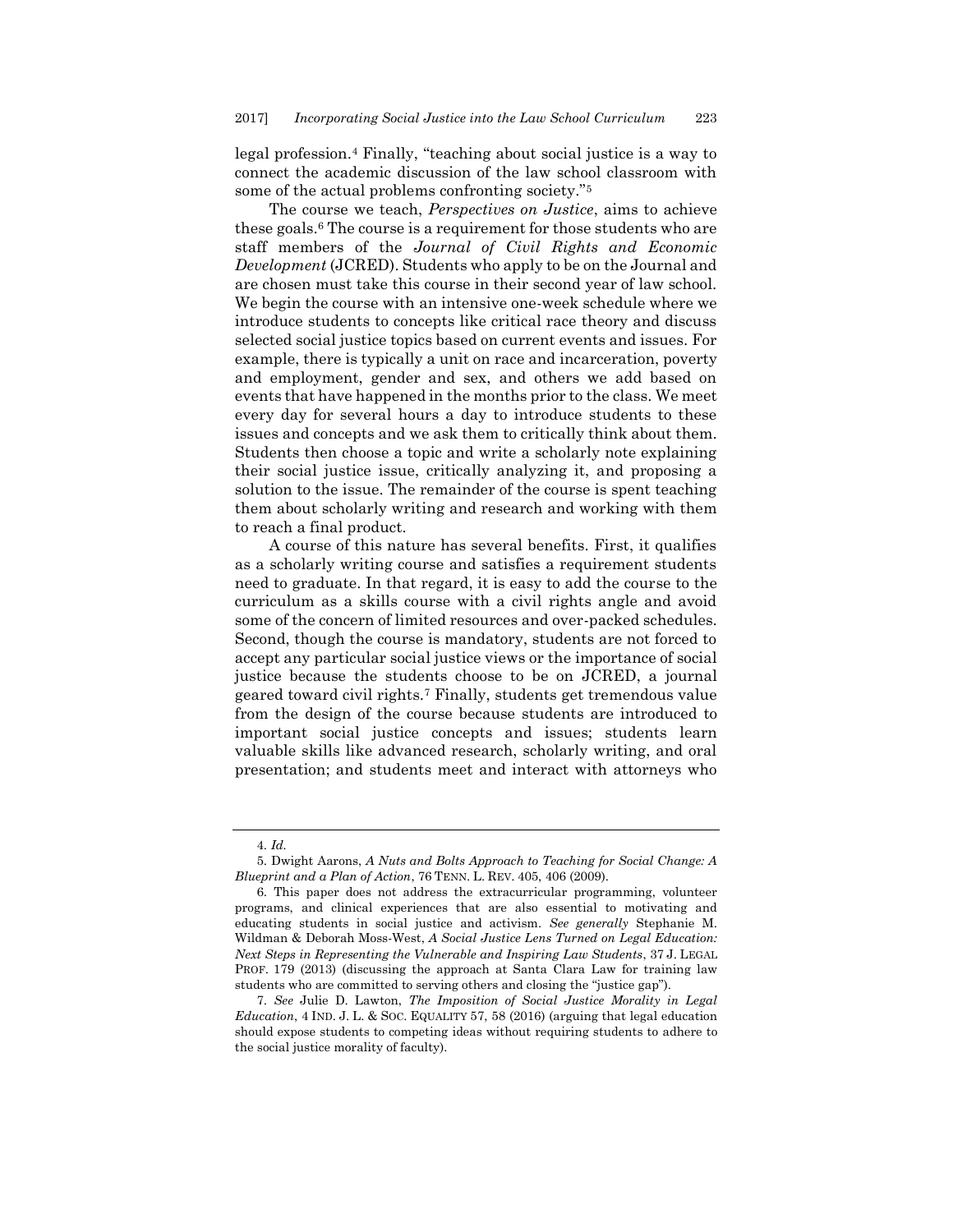practice in these important areas, learning that one can make a career of being a "civil rights attorney." 8

For our purposes, we define social justice as laws and policies that create an equitable society and recognition for those that are historically underserved and underrepresented. We ask our students to think critically about assumptions in society and law, particularly the assumption that law is neutral and unbiased as written and applied.<sup>9</sup>

To help students understand the ways in which laws and society work injustices against certain groups, we need to disrupt their assumptions that law is neutral as enacted and applied and investigate the implications of that concept. We also explore alternatives and changes that have already occurred and that can occur to create an equitable society. One way we achieve these goals is with the use of narrative.

#### *B. Using Narrative to Teach Social Justice*

<span id="page-4-0"></span>Using narrative<sup>10</sup> to educate is not a new concept.<sup>11</sup> Narrative is familiar to all of us, both personal narrative and social narrative.<sup>12</sup> The reason many educators use narrative is not just because it is familiar; it is effective to elicit emotion, and an emotional connection to material creates empathy and deeper learning.<sup>13</sup> Science is recently confirming what many writers and

<sup>8.</sup> In the time we've taught this course, we have typically had about two or three civil rights attorneys as guest lecturers per year.

<sup>9.</sup> This assumption is often reinforced in the approach many law schools take in teaching students during their first year of law school.

<sup>10.</sup> Our use of narrative here is in the traditional sense—a spoken or written account of events; a story.

<sup>11.</sup> For example, "the law and literature movement focuses on narrative literature as a means of improving the moral character of the law and the lives of lawyers. Narrative criticism of the law is predicated on the capacity of narrative to reveal voices that would otherwise be suppressed or ignored under the supposed impartiality of the law and to elicit feelings of empathy for those voices." Note, *Being Atticus Finch: The Professional Role of Empathy in* To Kill a Mockingbird, 117 HARV. L. REV. 1682, 1682 (2004). *See generally* Michelle Page & Mary Curran, *Challenging Our Stories as Teacher Educators for Social Justice: Narrative as Professional Development*, 16 IN EDUCATION, http://ineducation.ca/i-neducation/-article/view/102 (discussing using narrative as pedagogical tools in teacher education) and Hytten, *supra* note 1, at 446 (discussing using narrative specifically in educating for social justice because students are most moved to think more critically after stories and videos).

<sup>12.</sup> M. Carolyn Clark & Marsha Rossiter, *Narrative Learning in Adulthood*, 119 NEW DIRECTIONS FOR ADULT AND CONTINUING EDUCATION 61, 62 (2008) (explaining how humans construct narratives every day to create "sense out of chaos by establishing connections between and among experiences" and how constructing personal life narratives is central to adult development).

<sup>13.</sup> "The goal of telling stories is to 'uncover what is universal, what is accessible to others in a way that allows them to walk around in our shoes.'" Christine Metteer Lorillard, *Stories that Make the Law Free: Literature as a Bridge Between the Law*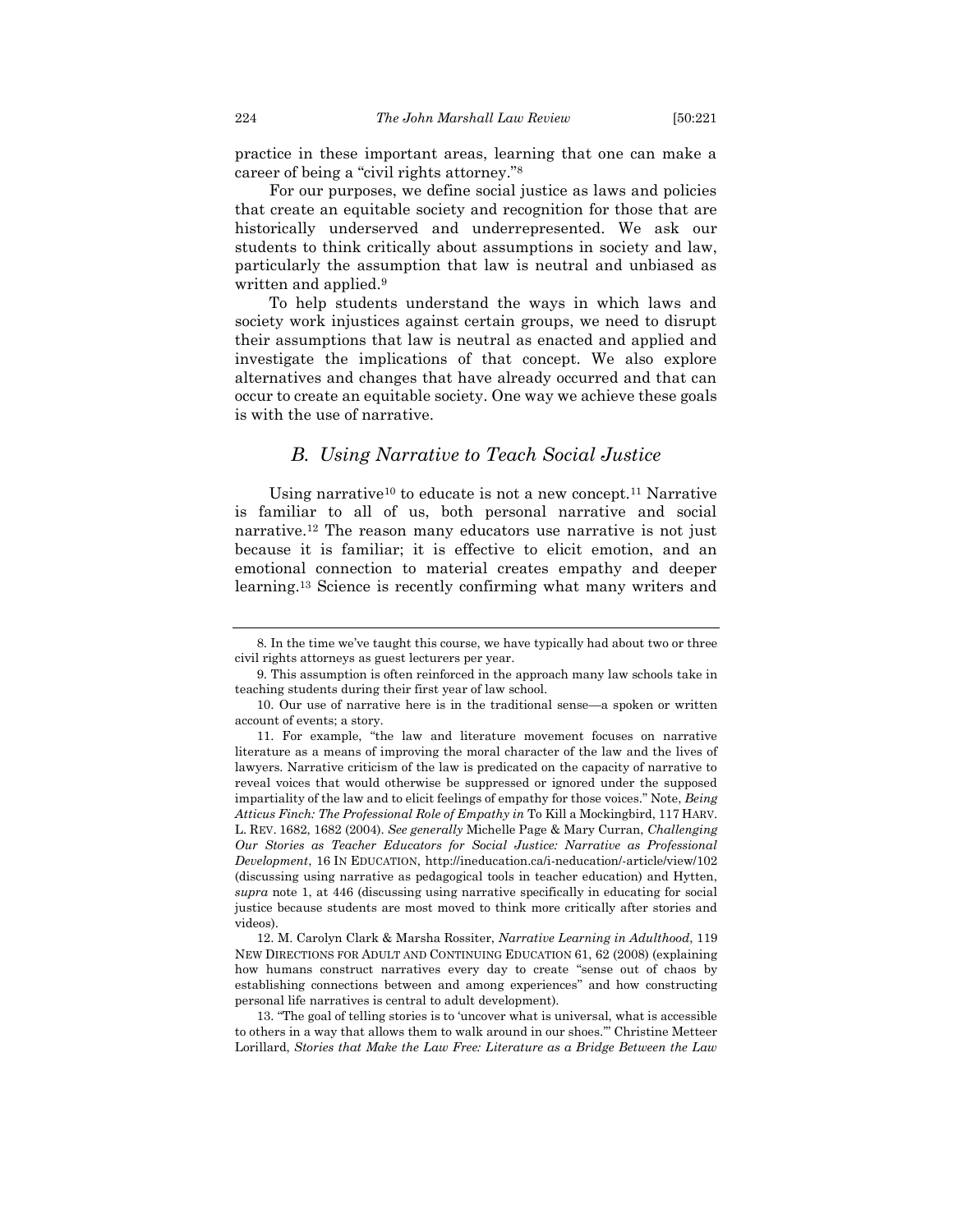many of us have known for some time—narrative educates and inspires.<sup>14</sup>

Subject matter acuity is deepened whenever empathic pathways to learning are activated because the brain's neurological receptors (known now as 'mirror neurons') work to anchor not only the learning that is achieved by both participant and observer, but the experience of that learning achieved . . . . The cognitive science makes plain that when the pot of empathic neural receptors is stirred, we become more committed to the task of problem-solving.<sup>15</sup>

Narrative also challenges assumptions<sup>16</sup> and unconscious or ingrained patterns and beliefs. It exposes students to the lives of others, recognizing that those lives are diverse and the diversity is complex. In a class like Perspectives on Justice, we share images and stories about social injustices that stay with students as we critically think about the law and its implications. Narrative allows students to question cultural norms and power arrangements in a critical way, which is essential to disrupting assumptions about the neutrality of law and understanding the history of oppression of certain populations.<sup>17</sup>

14. *See* Paul J. Zak, *Why Your Brain Loves Good Storytelling,* HARVARD BUSINESS REVIEW (Oct. 28, 2014) https://hbr.org/2014/10/why-your-brain-loves-goodstorytelling (discussing experiments revealing that stories with emotional content result in better understanding and recall of important points).

15. Franzese, *supra* note 2, at 982–83. Franzese explains that observing another in an experience allows the observer to conceptualize and process that experience as if it was the observer's own. She goes on to discuss a number of pedagogical devices that can trigger empathic and more holistic neural pathways to learning, including "story-telling, whether based on the teacher or student's own experiences or depicted in a clip from a movie or documentary"; video narratives; news footage; client stories; and exercises to solve a given problem or contextual challenge; among others. *Id. See also* Karen E. Gerdes, Elizabeth A. Segal, Kelly F. Jackson & Jennifer L. Mullins, *Teaching Empathy: A Framework Rooted in Social Cognitive Neuroscience and Social Justice*, 47 J. SOCIAL WORK EDUC. 109, 117–18 (2011) (discussing the importance of cultivating empathy in teaching social workers because of the imperative to promote social justice and explaining that narrative is an effective tool to cultivate empathy).

16. *See* Hytten, *supra* note 1, at 442 (arguing that disrupting assumptions is among the most important tools for thinking differently about social injustices).

17. Clark & Rossiter, *supra* note 12 (explaining that narrative links learning to prior experience and enables learners to question and critique social norms and power arrangements). *See also* Lee Anne Bell, Rosemarie A. Roberts, Kayhan Irani

*and the Culture in Which It Must Exist*, 12 TEX. WESLEYAN L. REV. 251, 253–54 (2005) (discussing using literature to "bring the law down to life" and challenge the "law is law" approach); *See also* Franzese, *supra* note 2, at 998. Ian Gallacher argues that empathy is an essential skill for lawyers because a lawyer who can project him or herself into the thoughts of another and understand how that person is feeling is better able to persuade. Additionally, literature that arouses empathy allows for better judgment, including legal judgment. And writing itself is an exercise in applied empathy, placing oneself in the mind of the reader to try to imagine the reader's response to the material. *See* Ian Gallacher*, Thinking Like Non-Lawyers: Why Empathy is a Core Lawyering Skill and Why Legal Education Should Change to Reflect its Importance* 2, 4, 40, 44 (2012), http://surface.syr.edu/lawpub/6.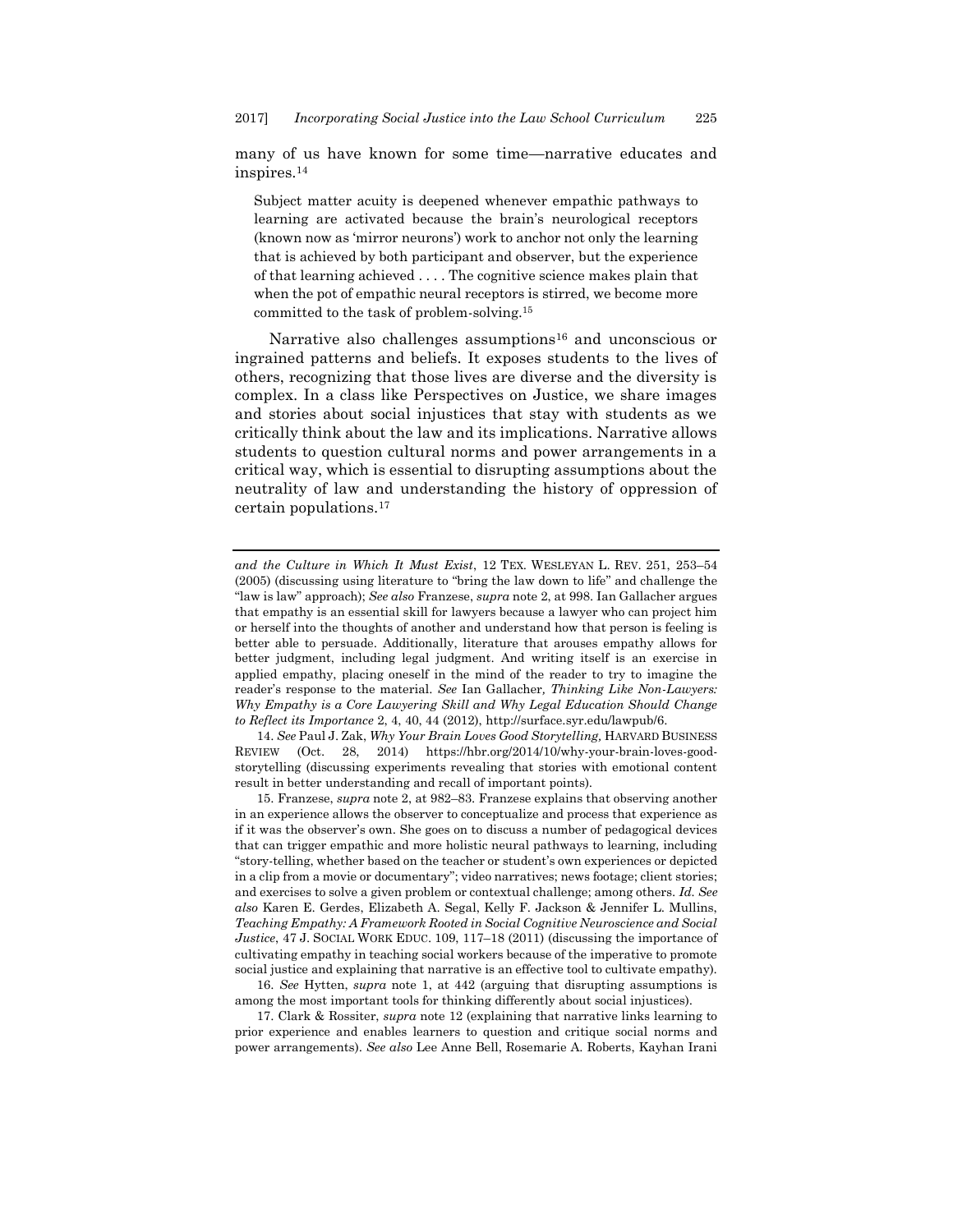For example, early in the course we ask students to read excerpts from the majority opinion in *Walker v. City of Birmingham*<sup>18</sup> and excerpts from the dissent. We challenge students to explore the narrative in each and expose underlying assumptions at work in the facts of the case and in the way the majority and dissent opinions are written and the law is applied. The dissent in particular discusses the history of discrimination in Birmingham and connects it to the events and the government's legal decision. Seeing Supreme Court justices question the law and expose how it can be applied in a discriminatory and non-neutral way helps students begin to feel comfortable with doing so themselves. In a sense, they are given "permission" to probe and delve deeper, considering historical discrimination and injustices, because they see the highest court in the land doing just that.

Additionally, using narrative to share stories of other people often prompts students to share personal stories,<sup>19</sup> which further broadens perspectives and provokes a connection between students' personal experiences and their wider socio-political framework. Thus, hearing stories that prompt students to share stories creates a connection between the two, and that is where learning occurs.<sup>20</sup> Sharing also connects students to the material in a more visceral way, which can make students invested in the issue and motivated to act.

Reading law and the purposes behind those laws in conjunction with stories about people impacted by those laws helps students

<sup>&</sup>amp; Brett Murphy, *The Storytelling Project: Learning About Race and Racism Through Storytelling and the Arts*, 7-11 (Storytelling Project, Barnard College) (2008) ww w.racialequitytools.org/re-sourcefiles/stp\_curriculum.pdf (explaining how they create a story telling curriculum, using stock stories, concealed stories, resistance stories, and counter stories, to teach about race because stories help build bridges between the abstract and the personal dimensions of racism).

<sup>18.</sup> In *Walker v. City of Birmingham*, 388 U.S. 307 (1967), civil rights activists, including Martin Luther King Jr., requested permits from the city of Birmingham to march on Good Friday and Easter. The city denied the request and obtained an injunction to stop the march. The activists were arrested for violating the injunction, and the Court upheld the arrests. The majority noted that the activists did not use proper judicial procedures to challenge the injunction and therefore they violated the law by disobeying the injunction, even if it may have been illegitimate. The dissent discusses the history of oppression and discrimination in Birmingham and connects the activists' willingness to violate the injunction to the inflexibility of the government and the activists' futile attempts to comply with the law in getting a permit. The dissent presumes that citizens should be able to disobey a blatantly unconstitutional order.

<sup>19.</sup> *See* Judith G. Greenberg & Robert V. Ward, *Teaching Race and the Law Through Narrative*, 30 WAKE FOREST L. REV. 323, 341–42 (1995) (discussing how in using stories about discrimination in their law and race class students connected the stories to real life and were prompted to share personal stories about discrimination and their experiences). Using narrative also eliminates the burden on minority students to always provide a different perspective. *See* Pamela Edwards & Sheila Vance, *Teaching Social Justice Through Legal Writing*, 7 LEGAL WRITING: J. LEGAL WRITING INST. 63, 64 (2001).

<sup>20.</sup> Clark & Rossiter, *supra* note 12, at 62, 65.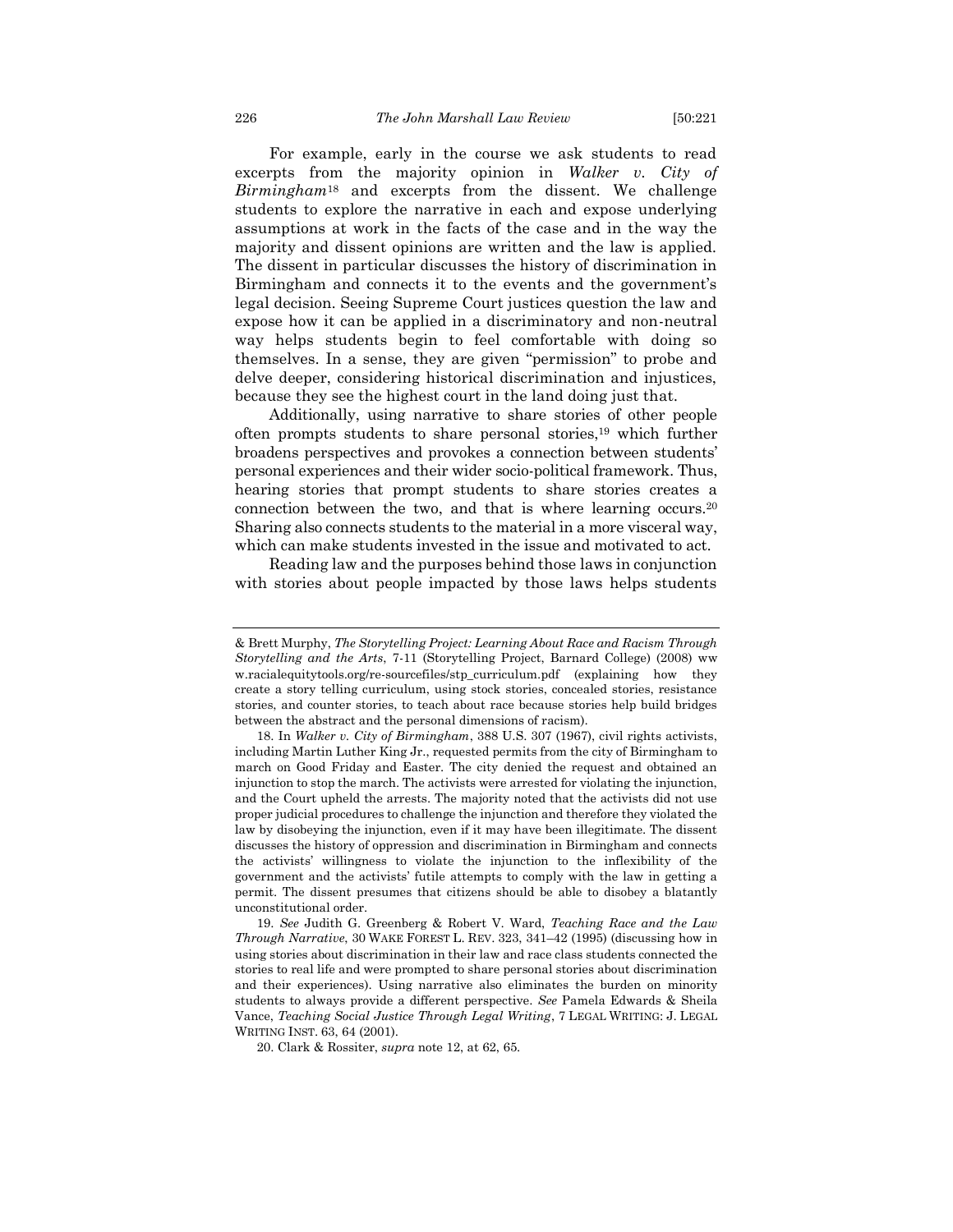explore whether laws accomplish social justice objectives and what the real underlying purpose for some laws might be. It also helps them see how activism can change laws and conditions for people and correct injustices. Challenging assumptions can create discomfort, and in discomfort we learn and grow, which can lead to activism for many.<sup>21</sup>

To connect law and narrative, we ask students to read statutes and cases relevant for each social justice issue we plan to cover and we assign stories, news clips and videos, interviews, and books relevant to the issue.<sup>22</sup> For example, in discussing gender, students were assigned a chapter discussing the history of women's role in society and the women's movement and were shown a short video discussing the role of women from the 1950s through the 1980s, including images and interviews with women. They were also assigned statutes that were passed guaranteeing equal rights (based on historical roles in society that oppress); more recent stories of inequities, including a video of Lily Ledbetter's personal story; and *Ledbetter v. Goodyear Tire & Rubber Co., Inc*. and the Lily Ledbetter Fair Pay Act.

We ask students to think critically about whether the laws effectuate social justice and what other causes there might be for continued injustices and how we can address them. We engage the students in critical thinking about gender roles and norms and assumptions and examine whether laws alone can effectuate change. We put a "face" to the law by sharing the personal story of Lily Ledbetter and the events leading up to the Fair Pay Act. Making the law personal in this way helps students understand that real people are affected in real ways and change is possible.

Another social justice issue we address with students is economic inequality. We ask students to read about the structure of a capitalist economy, we assign readings of selected labor and wage laws, we provide statistics about poverty and demographics, and we include personal narratives of "the working poor" in readings and video clips. Students are impacted by the stories of real people and

<sup>21.</sup> *See* Sarah M. Stitzlein, *Performing Life Stories: Getting By in Teaching for Social Justice*, PHILOSOPHY OF EDUCATION 450, 451–52 (2006) (discussing how students may need to feel discomfort with their position in the world in order to create a more genuine sense of activism); *See also* Bell, Roberts, Irani & Murphy, *supra* note 17, at 12–13 (explaining how one goal in their curriculum for learning about race and racism is to bring students to the "learning edge," which is the edge of an individual's comfort zone and is the best place to expand understanding, awareness, and perspective).

<sup>22.</sup> Other possible material to assign includes "articles that challenge the shape and scope of legal doctrine." Aarons, *supra* note 5, at 410–14 (suggesting this as one of three recommendations for teaching about social justice and social change). *See also* Greenberg & Ward, *supra* note 19, at 327–28 (discussing how the authors used narrative, including technical readings about the legal issues, trial transcripts, legal commentaries, news stories and videos, and stories about racism, in their law and race class to confront the Rodney King controversy).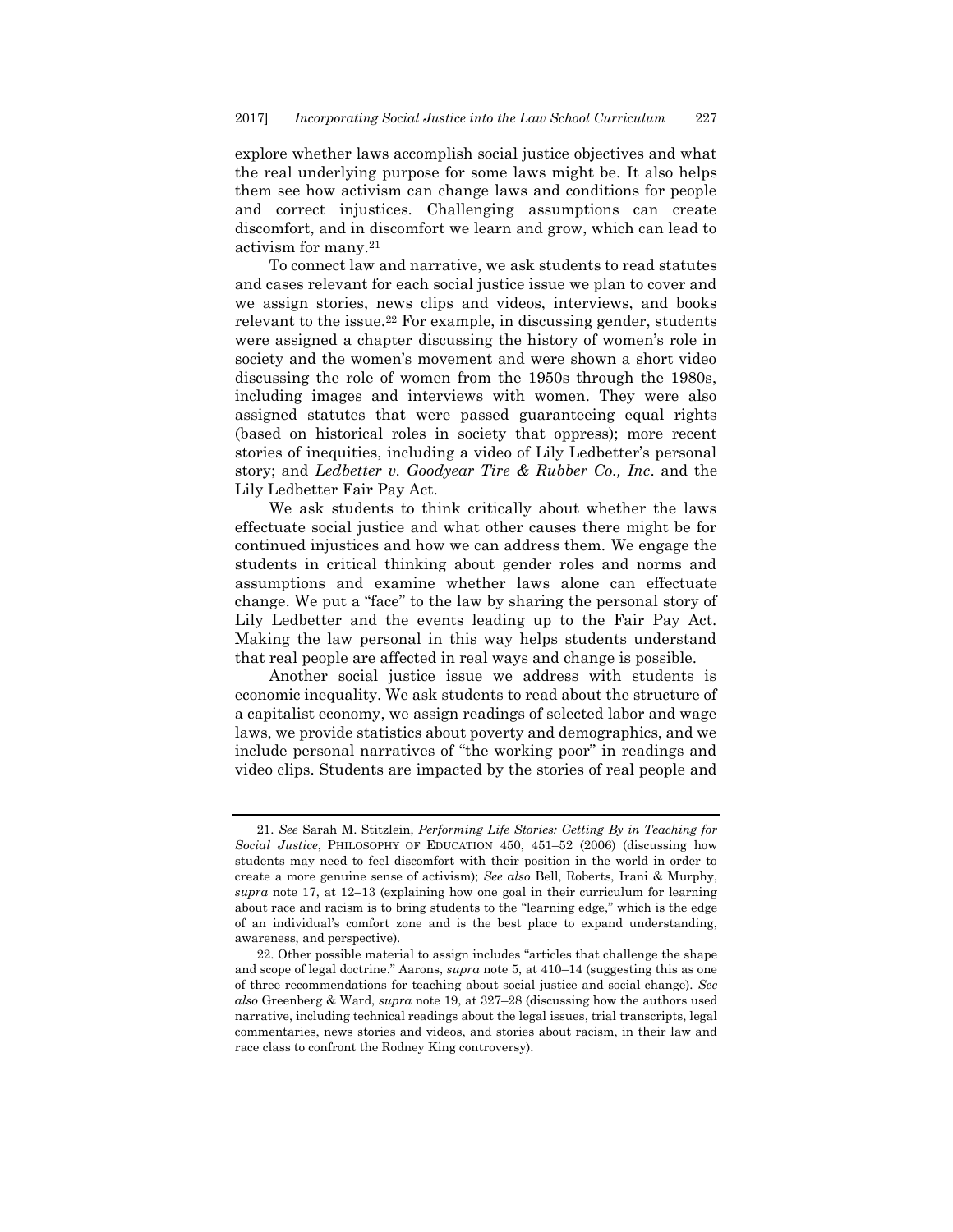engage in critical thinking about capitalism, labor laws, and poverty as social structure. One guest lecturer we had during the course was an attorney who handled Fair Housing law cases. He talked about Fair Housing and showed a video of actual testing,<sup>23</sup> and the students saw the difference in the way black and white applicants interested in an apartment were treated.

We also engage the class in an exercise to get them thinking at a different level and in a different way about what it is like to be economically disadvantaged.<sup>24</sup> Students are given personal profiles of different individuals in different economic situations and of different demographics. Students are asked to assume the role of that person and plan a budget for how to live and look for resources that they could use if they could not make ends meet given their individual circumstances. Students work in teams and collaborate to think through the life of this person and find survival strategies, through legal means and other means. Students are often impacted by who the working poor are, how difficult it is to live on a limited income and how easily a sudden event can make someone homeless or bankrupt.

We have also assigned literature for students to read before classes begin that weaves the social justice issues we discuss and the law into a narrative that we discuss throughout the intensive first week and dissect more thoroughly after that week. Recently we have assigned *The Other Wes Moore*. <sup>25</sup> The novel is a true story of two people with the same name, who lived in the same city, but who end up having very different futures. One is serving a life sentence in prison for felony murder. The other is a published author and combat veteran. The book uses narrative to take the reader through key stages of each of their childhoods and shows how their paths were parallel and their experiences similar, until they drastically diverged. Students had very powerful reactions to the novel. We talked about it at length, delving into several different social justice

<sup>23.</sup> "Testing refers to the use of individuals who, without any bona fide intent to rent or purchase a home, apartment, or other dwelling, pose as prospective buyers or renters of real estate for the purpose of gathering information." *Fair Housing Testing Program*, THE UNITED STATES DEPARTMENT OF JUSTICE: CIVIL RIGHTS DIVISION, www.justice.gov/crt/fair-housing-testing-program-1 (last visited June 25, 2017).

<sup>24.</sup> *See* Hytten, *supra* note 1, at 446 (discussing using performance as a tool for educating for social justice and discussing examples where students assume various roles and play them out, forcing them to confront the inherent issues).

<sup>25.</sup> WES MOORE, THE OTHER WES MOORE: ONE NAME TWO FATES (Spiegel & Grau Trade Paperbacks 2011). This novel was written by Wes Moore, Rhodes Scholar, combat veteran, White House fellow, and author.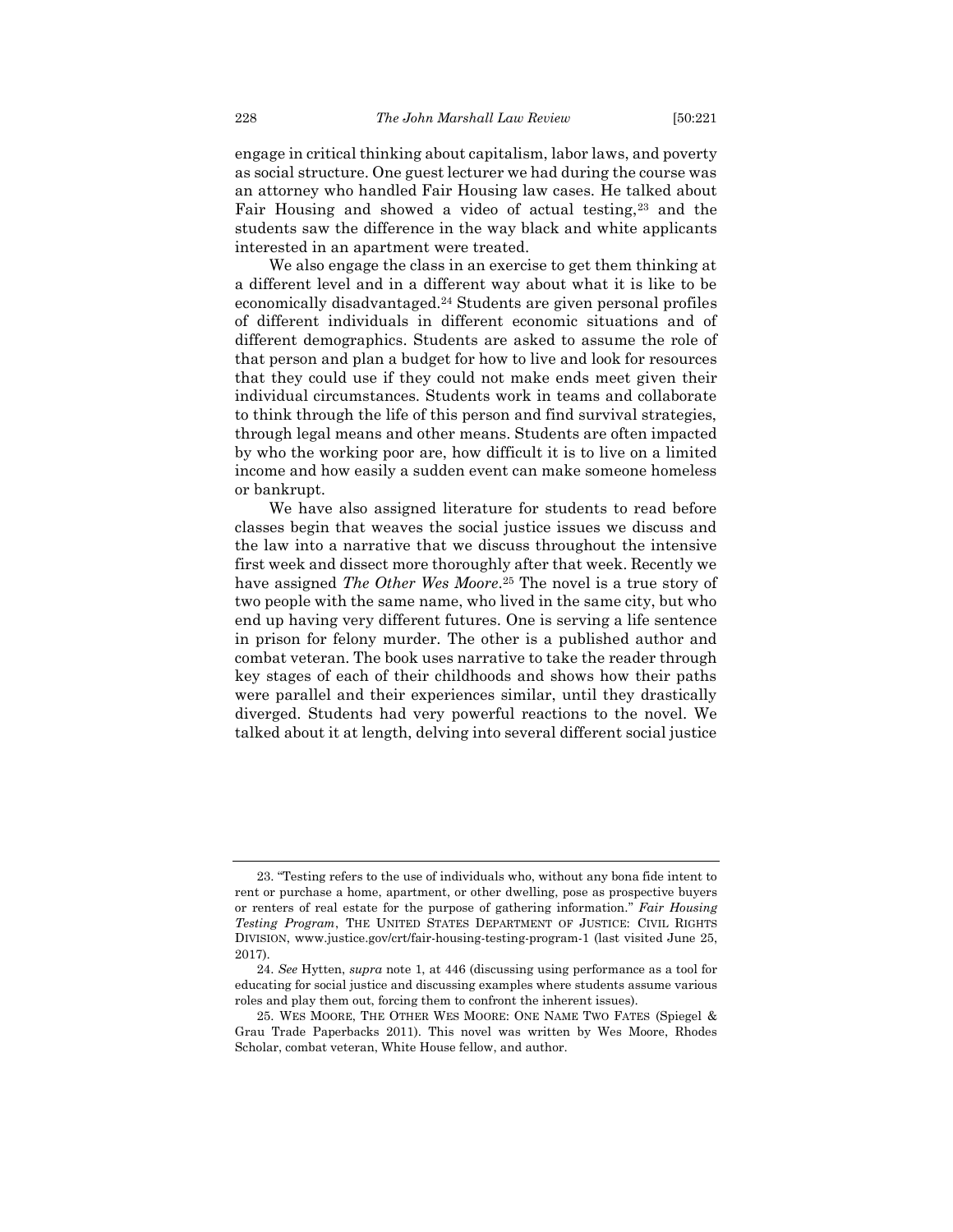themes the book touched on,<sup>26</sup> and the students did group work and short presentations.

In these ways, we use narrative to connect the law to the students' real life experiences and challenge possible assumptions they may have about the law, race, gender, poverty, and other issues.

### *C. Using Scholarly Writing to Motivate*

<span id="page-9-0"></span>The other way we use narrative in the course is to have our students write a scholarly note on a social justice issue, and we encourage them to use narrative to explain the social justice issue and then propose a solution. We let our students choose a topic so they will be inspired and feel passionate enough to work diligently on it for a long time; but we do give them some guidance in the way we structure the class.

Many law schools, including ours, have scholarly writing requirements for students to graduate.<sup>27</sup> Some question the value of these requirements, but "constructing a coherent narrative is how, in fact, we learn."<sup>28</sup> What students learn from a scholarly writing project translates directly to skills they will need as an attorney advanced writing skills, in-depth research and knowledge of a subject, time management of a lengthy project, and ability to orally discuss and defend a position with supervisors.<sup>29</sup> Additionally, this type of writing asks students to argue a position and propose a solution; they are involved in critical analytical thinking and persuasive argument, problem-solving, and relating to a particular population or group of people.

Having the chance to inspire and educate in writing is often transformative for the students. Because they can choose a topic they are interested in and they get an opportunity to do in-depth research, they develop a deep expertise in an area quickly.<sup>30</sup> The narratives and critical thinking from the intensive first week and

<sup>26.</sup> Some themes that run throughout the book are growing up in a single-parent household, particularly a female headed household without a father; life as a working poor American, the Cycle of Poverty; growing up in a poor, under-served neighborhood; being a minority, particularly a black male; the impact of inferior and overcrowded schools on education and the importance of having a sponsor on the inside; exposure to criminal activity/role models; the War on Drugs, the criminal justice system, and police-community relations; the meaning of violence; and the lack of birth control and healthcare in poor neighborhoods.

<sup>27.</sup> Jessica Wherry Clark & Kristen E. Murray, *The Theoretical and Practical Underpinnings of Teaching Scholarly Legal Writing*, 1 TEX. A&M L. REV. 523, 524 (2014).

<sup>28.</sup> Clark & Rossiter, s*upra* note 12, at 66.

<sup>29.</sup> *See e.g.*, Clark & Murray, *supra* note 27, at 525 (explaining that scholarly writing instruction will lead to development of important high-level skills).

<sup>30.</sup> *See* Clark & Rossiter, *supra* note 12, at 67 (discussing how writing is a way of making thinking visible—thinking on paper—and is critical to the learning process).